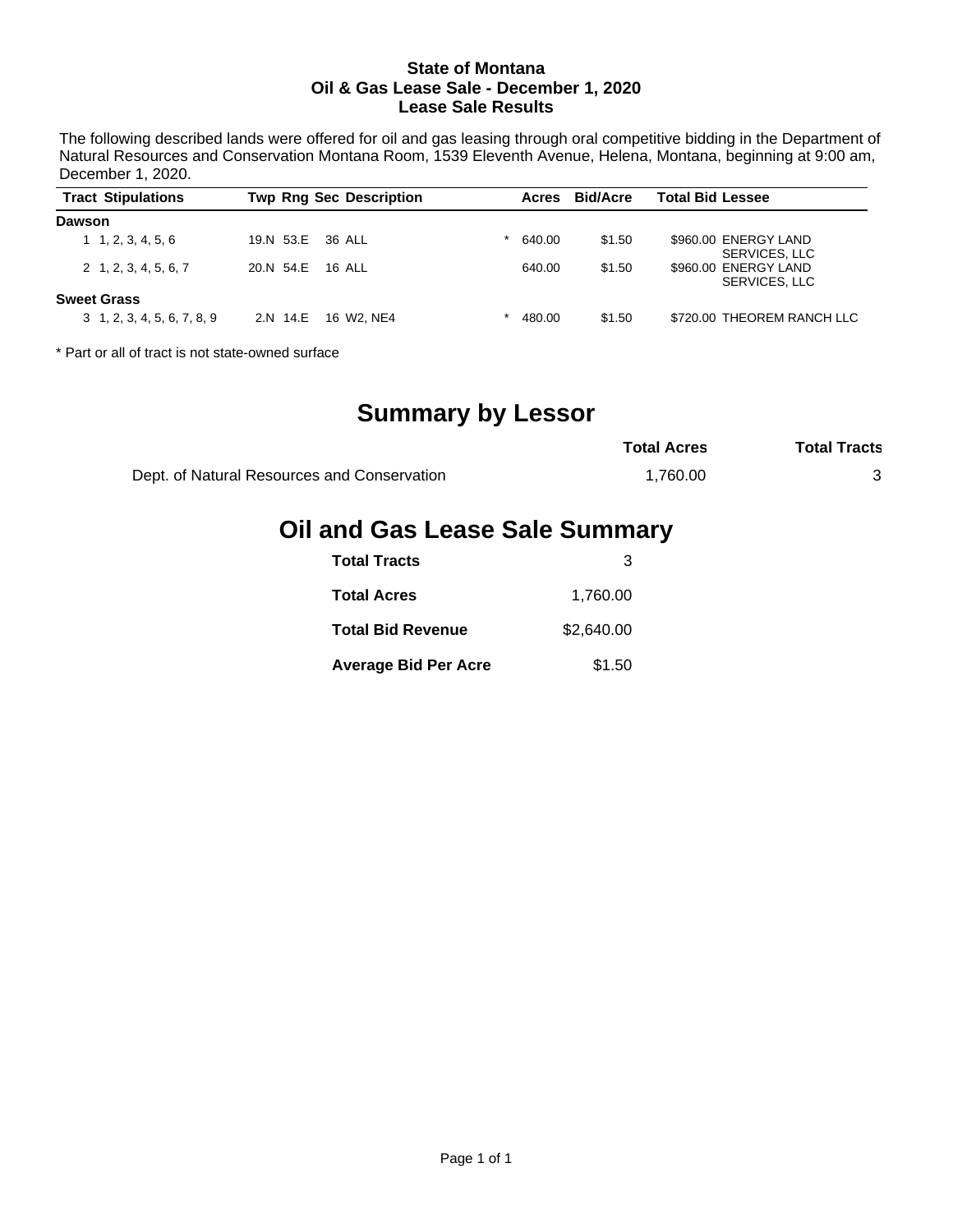#### **State of Montana Oil & Gas Lease Sale - December 1, 2020 Stipulations**

- 1 Lessee shall notify and obtain approval from the Department's Trust Land Management Division (TLMD) prior to constructing well pads, roads, power lines, and related facilities that may require surface disturbance on the tract. Lessee shall comply with any mitigation measures stipulated in TLMD's approval.
- 2 Prior to the drilling of any well on or into the lease premises, lessee shall send one copy of the well prognosis, including Form 22 "Application for Permit" to the Department's Trust Land Management Division (TLMD). After a well is drilled and completed, lessee shall send one copy of all logs run, Form 4A "Completion Report", and geologic report to TLMD. A copy of Form 2 "Sundry Notice and Report of Wells" or other appropriate Board of Oil and Gas Conservation form shall be sent to TLMD whenever any subsequent change in well status or operator is intended or has occurred. Lessee shall also notify and obtain approval from the TLMD prior to plugging a well on the lease premises.

Issuance of this lease in no way commits the Land Board to approval of coal bed methane production on this lease. Any coal bed methane extraction wells would require subsequent review and approval by the board.

- 3 The TLMD will complete an initial review for cultural resources and, where applicable, paleontological resources of the area intended for disturbance and may require a resources inventory. Based on the results of the inventory, the TLMD may restrict surface activity for the purpose of protecting significant resources located on the lease premises.
- 4 The lessee shall be responsible for controlling any noxious weeds introduced by lessee's activity on State-owned land and shall prevent or eradicate the spread of those noxious weeds onto land adjoining the lease premises. The lessee's methods of control shall be reviewed and approved by the Department's Unit Office that has jurisdiction for that locale.
- 5 The definitions of "oil" and "gas" provided in 82-1-111, MCA, do not apply to this lease for royalty calculation purposes.
- 6 If the State does not own the surface, the lessee must contact the owner of the surface in writing at least 30 days prior to any surface activity. A copy of the correspondence shall be sent to TLMD.
- 7 Due to unstable soil conditions on this tract and/or topography that is rough and/or steep, surface use may be restricted or denied. Seismic activity may be restricted to poltershots.
- 8 This lease is located within designated sage grouse general habitat. Proposed activities are subject to, and shall comply with, all provisions, stipulations and mitigation requirements of the Montana Sage Grouse Habitat Conservation Strategy, as implemented by Governor's Executive Orders 10-2014, 12-2015, and amendments thereto. Contact the TLMD prior to preparing a project proposal.
- 9 Unless otherwise approved by the Department in writing, wells and related surface infrastructure, including new road construction, are prohibited within 1/2 mile of the centerline of a navigable river, lake or reservoir, and within 1/4 mile of direct perennial tributary streams of navigable waterways, on or adjacent to the tract. No surface occupancy is allowed within the bed of a river, stream, lake or reservoir, islands and accretions or abandoned channels.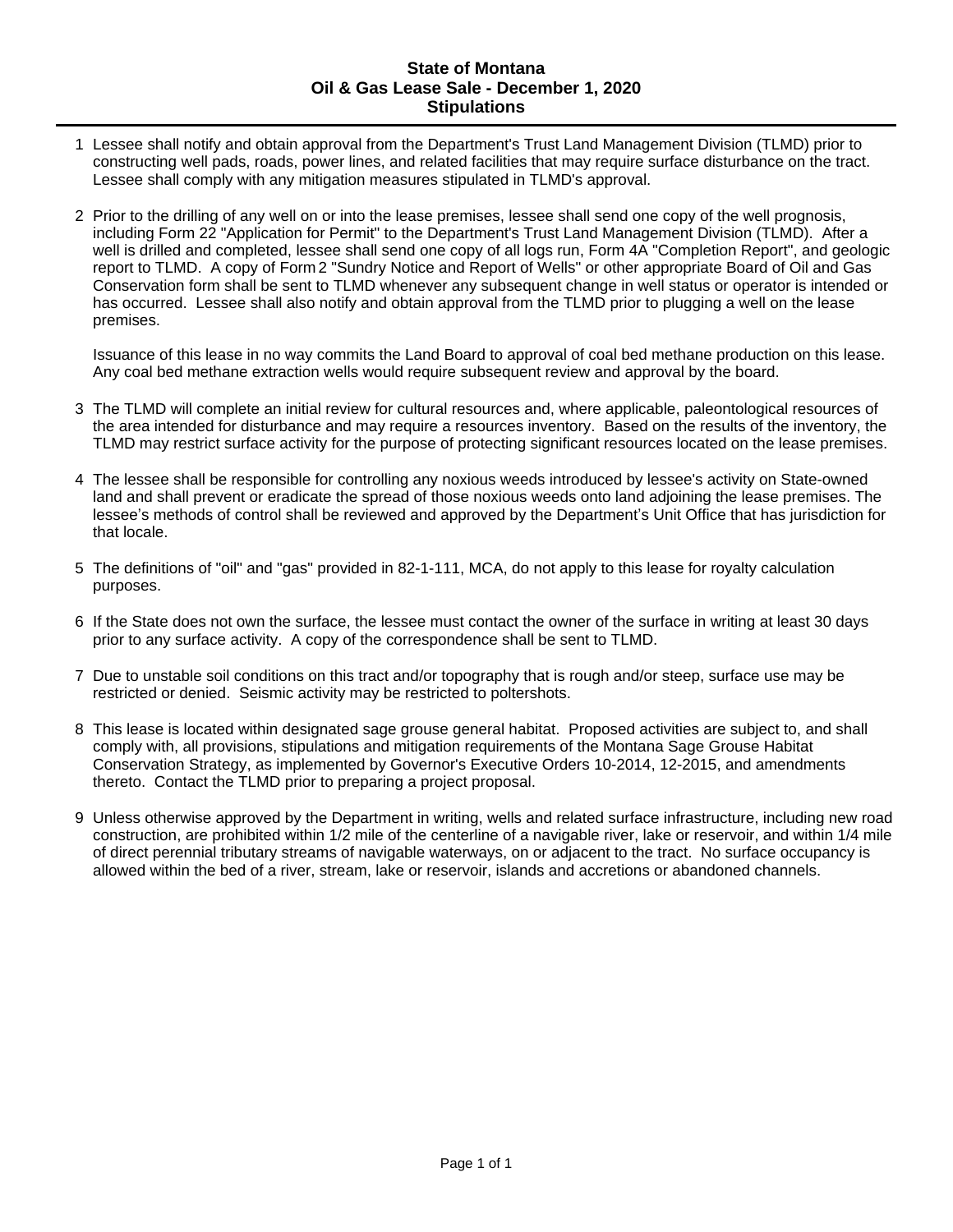### **State of Montana Oil & Gas Lease Sale - December 1, 2020 Applicant List**

|                    |                    | <b>Tract Twp Rng Sec Description</b> | <b>Acres Applicant</b>           |
|--------------------|--------------------|--------------------------------------|----------------------------------|
| Dawson             |                    |                                      |                                  |
|                    | 1 19.N 53.E 36 ALL |                                      | 640.00 ENERGY LAND SERVICES, LLC |
|                    | 2 20.N 54.E 16 ALL |                                      | 640.00 ENERGY LAND SERVICES, LLC |
| <b>Sweet Grass</b> |                    |                                      |                                  |
|                    |                    | 3 2.N 14.E 16 W2. NE4                | 480.00 THEOREM RANCH LLC         |
|                    |                    |                                      |                                  |